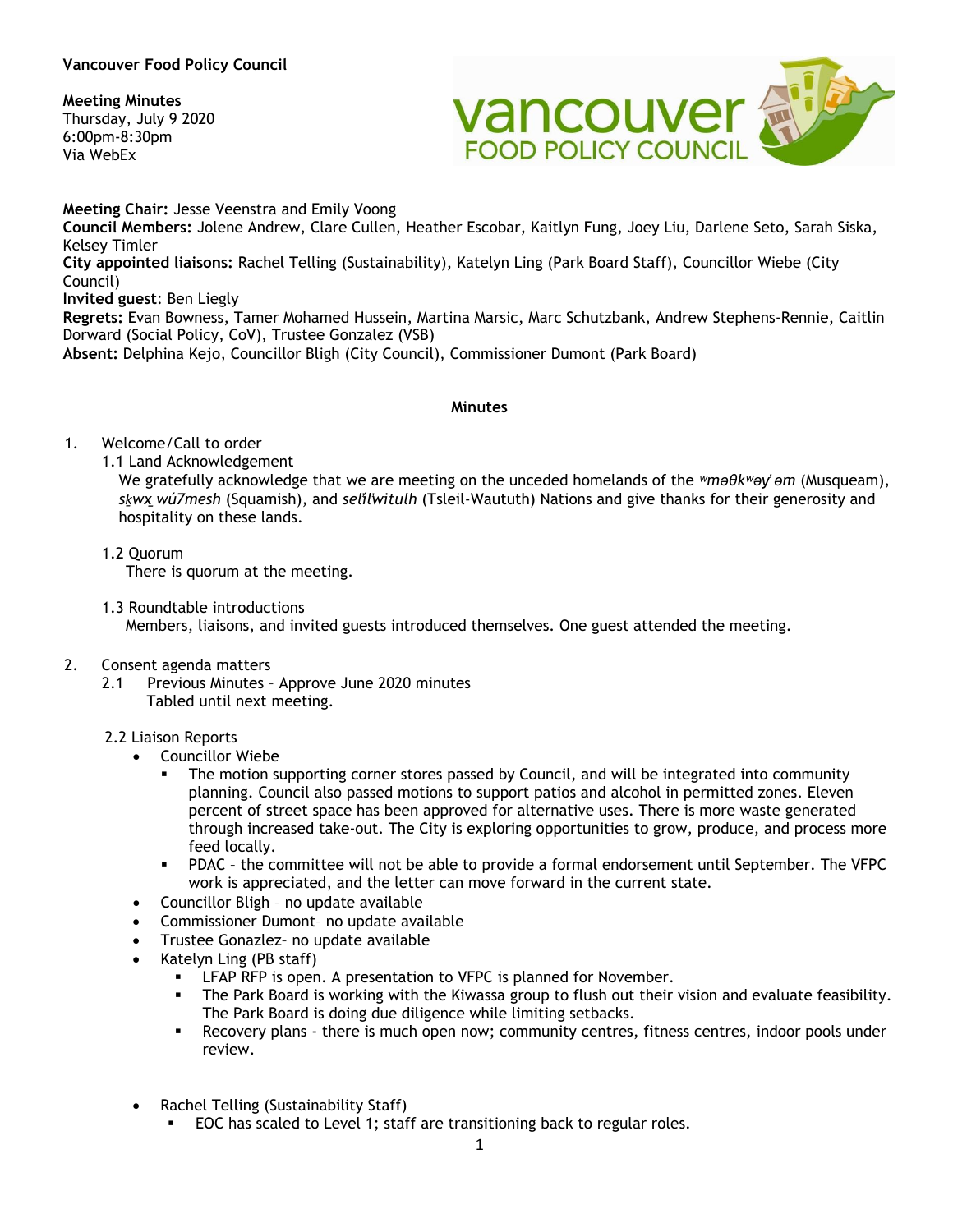- Brainstorming document with VFPC input has been shared with VanPlan staff.
- **•** Opportunity for action food friendly neighbourhood motion.
- Climate emergency action plan will be presented to Council in November
- Staff are conducting a state of the sector (non-profit) report; Rachel is leading for environmental non-profits for operations (risk issues, looking forward, short and long-term needs, systemic changes needed? What can CoV do?)

### Discussion

Caitlin had sent an email flagging the relevant motions coming forward. One directs staff to explore engagement through Van Plan about corner stores and policy options including zoning, recognizing the value in the context of 'Big moves', and especially in light of COVID. The Development working group liaised with Councillor Kirby-Young, and support the intent, but found the framing did not consider small grocers that meet the same needs for different cultural communities, to broaden the scope. Suggested amendments were accepted with other amendments to support restaurants to sell grocery items as well as farm gate sales for urban farms. The LFS report and recommendations will be summarized and shared with City staff.

• Caitlin Dorward/Sarah Carten (SP staff) – no update available.

## 2.3 Working Group Updates

- Food cultivation and Urban Ag No update available.
- Waste see item 3.3
- Community Food programs no update available. Worked with LFS, finished work focused on Vancouver food asset map. In COVID context, there is much desire for resources. Another map has since emerged.
- Children & youth
	- Marc has been working with the COVID task force with VCH, VSB, CoV. Work slowed down toward summer. After the closing of schools, \$18k in gift cards were distributed to families.
	- Marc proposed that the VFPC host a post mortem to see what lessons have been learned. ACTION: Andrew and Marc will work to make this happen in fall; help is welcome. The working group has not formally met, but continues to participate in the national Coalition and BC Chapter. Farm-to-school grants – there is a concern around restrictions in different jurisdictions. Farm-to-school is connecting nationally with health and NGOs around which policies are being developed right now with guidelines.
- Leadership Team no update available

#### 3. Matters requiring discussion

3.1 Update on the PWD letter and collaboration

Kelsey met with PWD committee, Councillor Weibe, and Caitlin. PDAC concerned over identification of cheque day for with people with disabilities. The VFPC can still do social media ahead of payment day.

3.2 Update on documentary film screening (article sent previously)

The filmmaker hopes it will be taken by HotDocs and VIFS, so there are concerns about how to share in the community beforehand. Options include a bike-in screening or a showing after the festival circuit in fall, likely virtually.

#### **Discussion**

- Summer is preferred.
- Beaumont fits 49 people.
- Members reminded that funds are being held by Hua Foundation.

## 3.3 Food Waste Working Group Motion [DRAFT motion sent prior to meeting] – Ben Liegly

In Canada, approximately 58% of food is wasted. Vancouver has a desire to be the greenest city, and achieve zero waste by 2040. Food waste is the third biggest greenhouse gas emitter, and the best solution to fight climate change. The Sustainable Development Goals aim to decrease food waste by 50% by 2030. Before the pandemic, 1 in 9 Vancouver residents reported not having enough money to eat properly.

Suggested measures CoV can adopt:

- Gather data and set a target to commit to SDG 12.3.
- Establish a staff committee staff to establish food waste baseline.
- Report food waste data from houses and businesses.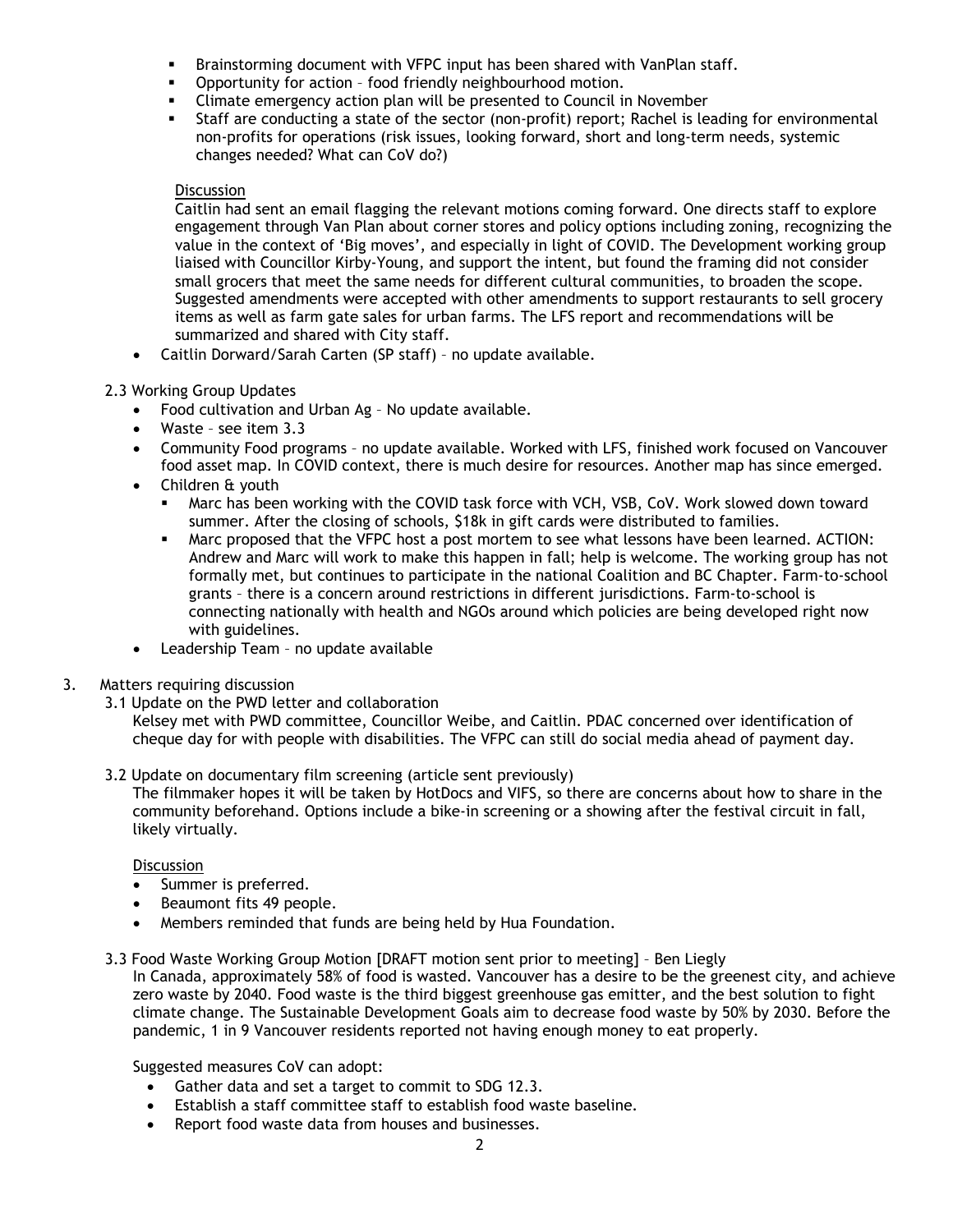- Make it compulsory for Park Board and City-owned spaces to measure food waste.
- Organize events to increase consumer- awareness and educate residents.
- Support local projects that contribute to reducing food waste.
- Encourage business to reduce waste / surplus.
- Map existing food waste solution providers.
- Encourage restaurants, etc. to take a pledge to reduce food waste.

#### **Discussion**

- The high contribution to GHGs comes from the whole stream (e.g. food, water, deforestation, transport).
- In Canada, it was suggested that over-purchasing and conservative best before dates contribute to the problem.
- Statistics in the presentation come from Second harvest report & VCM international 2019.
- There is more food waste and packaging caused by pandemic.
- There is a need to know the numbers for Vancouver and set ambitious targets.
- The working group connected with Erin Nichols, who is in consultation with grocery chains. Committed to being part of ["Love Food Hate](https://lovefoodhatewaste.ca/) Waste."
- The last option for disposal should be the compost; landfill is not an option.
- There is a strong debate about using excess food for charitable food purposes need to be careful.
- The transition must be a just transition. De-growth involves changing habits and everyone should be a part of it.
- With City staff, it was recommended that the working group ask for suggestions rather than prescribe actions.
- The City is discussing internal food waste, and has found that food is procured for the Park Board, and for provisions, and is a relatively small amount. Staff are working to advance the issue; this will be included as part of the LFAP update.
- Many restaurants underestimate food waste by a factor of 3-5x, which also have economic impacts.
- While the City cannot collect data on businesses that use private haulers, reasonable estimates can be made.
- Produce row helps reduce food waste as green grocers can get seconds and thirds.

#### Motion:

THAT the VFPC encourage the City to establish a baseline of food waste data in alignment with the SDG goals and to committee to put forward suggested solutions and actions to reduce food waste and both the city and bushiness levels, pending further consultation with Erin Nichols.

Moved by Jesse, seconded by Emily, carried unanimously. Darlene abstained from the vote.

It was recognized that a short time frame was allowed for a review, and that more time should be given in the future.

#### 3.4 Anti-Racism and Tangible Actions for the VFPC

The intersections with food systems were recognized. Caitlin sent news release from Urban Indigenous Peoples advisory committee, and Clare shared an article about the lack of action. The VFPC has committed to making this a priority in its work. It was noted that the wording is important and that the framework of 'food apartheid' can be more powerful than 'food desert'. The Toronto FPC has been sharing work from Indigenous and Black organizations to amplify their work.

#### **Discussion**

- When thinking about the working of a city, different units address Indigenous and POC issues, so the network exists. Regenerative and sustainable work includes a commitment to centre and value that work and uplift those who have been doing this work. A climate and planetary health food working group was suggested, to explore how we are all connected through food and land, and center ecosystems that are being impacted. Actions and policies should lead to stewardship and more harmonious practices for salmon and water.
- It was noted that the use of the word 'reconciliation' has been co-opted; a framework of 'sovereignty' is preferred.